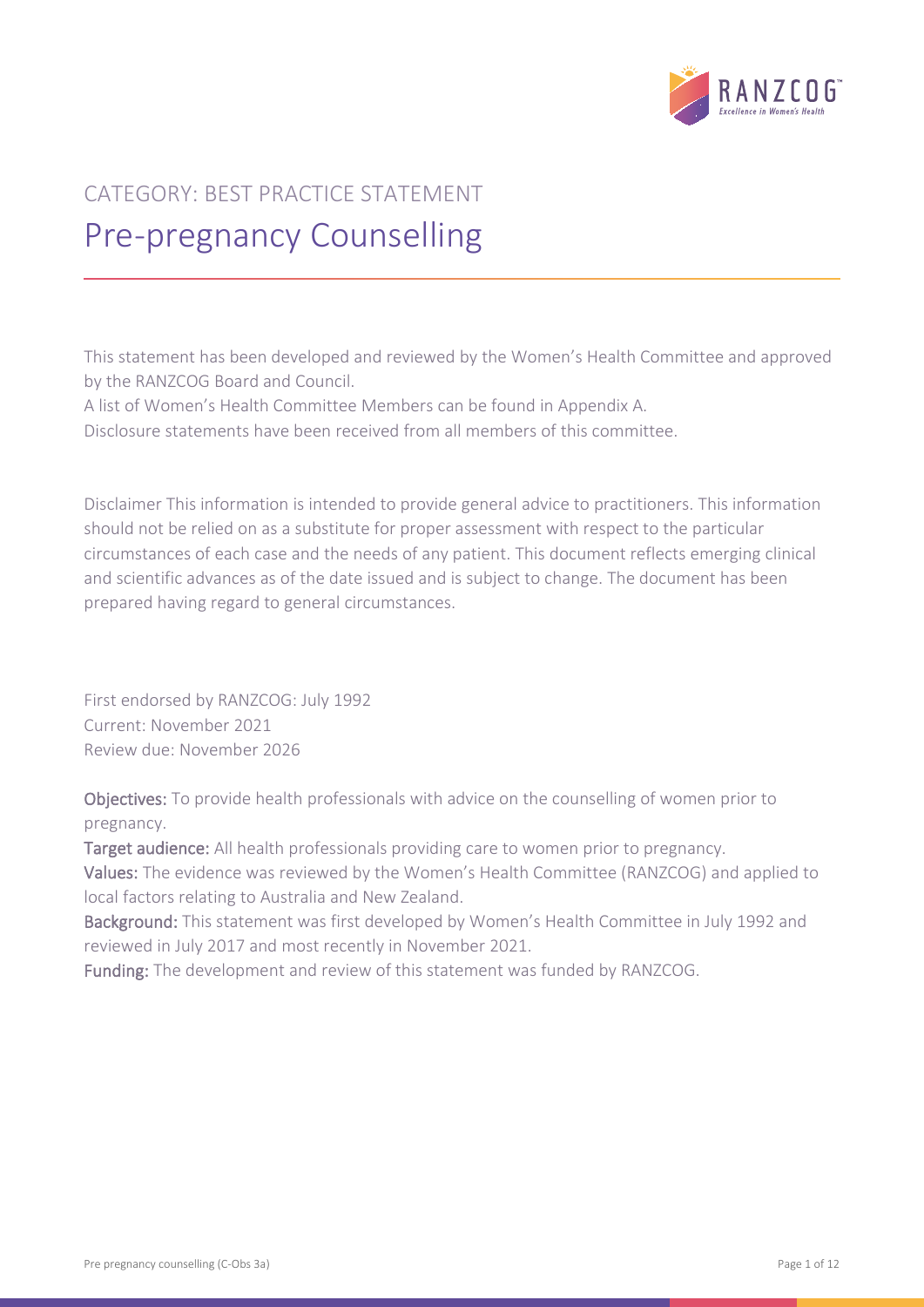

## Contents

| 1. |     |       |  |  |  |  |  |
|----|-----|-------|--|--|--|--|--|
| 2. |     |       |  |  |  |  |  |
| 3. |     |       |  |  |  |  |  |
| 4. |     |       |  |  |  |  |  |
|    | 4.1 |       |  |  |  |  |  |
|    | 4.2 |       |  |  |  |  |  |
|    | 4.3 |       |  |  |  |  |  |
|    | 4.4 |       |  |  |  |  |  |
|    | 4.5 |       |  |  |  |  |  |
|    | 4.6 |       |  |  |  |  |  |
|    |     | 4.6.1 |  |  |  |  |  |
|    |     | 4.6.2 |  |  |  |  |  |
|    |     | 4.6.3 |  |  |  |  |  |
|    |     | 4.6.4 |  |  |  |  |  |
|    | 4.7 |       |  |  |  |  |  |
|    | 4.8 |       |  |  |  |  |  |
| 5. |     |       |  |  |  |  |  |
| 6. |     |       |  |  |  |  |  |
| 7. |     |       |  |  |  |  |  |
|    |     |       |  |  |  |  |  |
|    |     |       |  |  |  |  |  |
|    |     |       |  |  |  |  |  |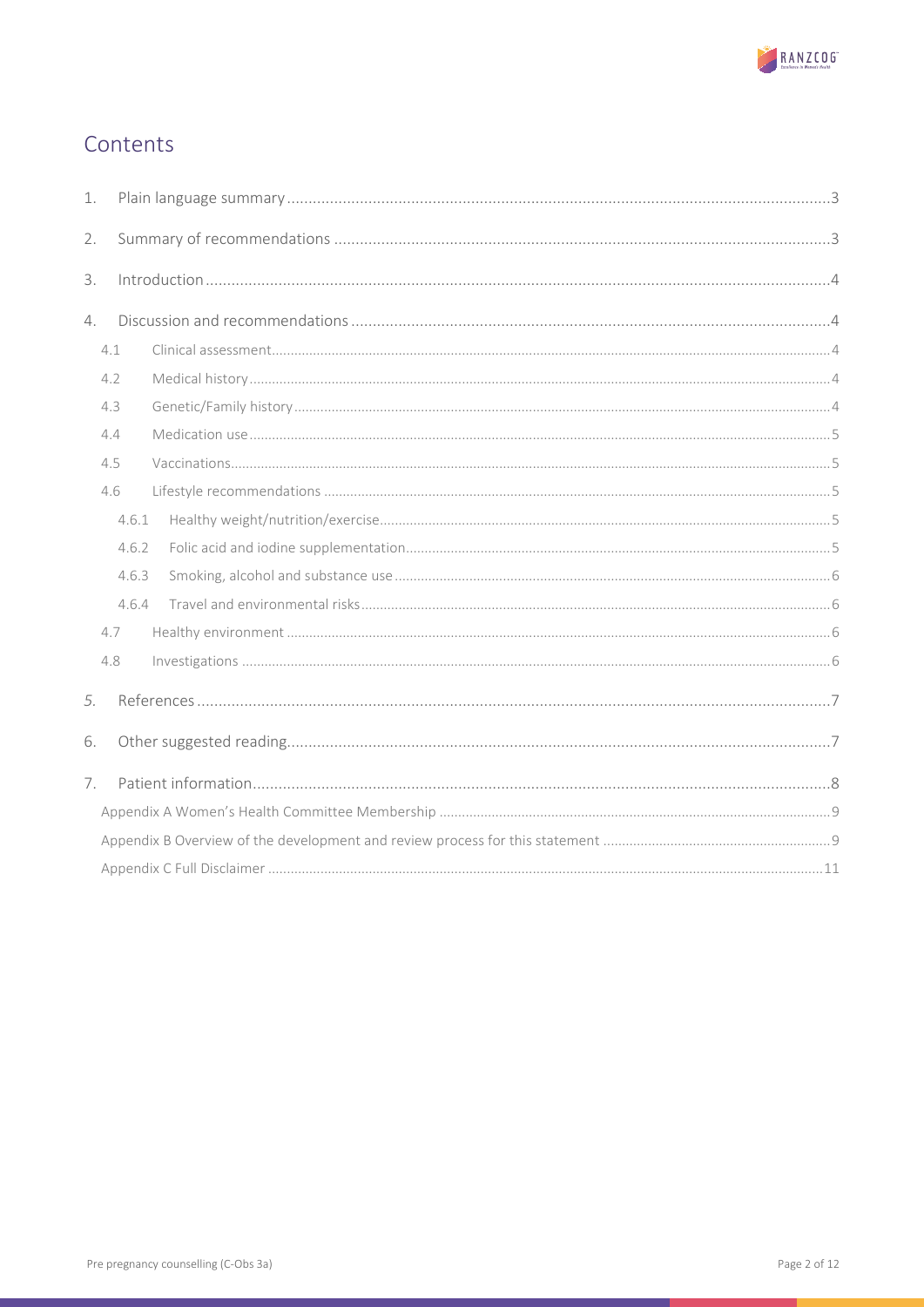

### <span id="page-2-0"></span>1. Plain language summary

A woman's health prior to conception is critical to the outcome of her pregnancy and may have a lifelong impact on her child's health. There is a lot that women can do prior to pregnancy to optimise their health including lifestyle changes such as a healthy diet and appropriate supplementation.

Pre-pregnancy care helps find issues that may affect a woman's pregnancy, so that steps can be taken to manage potential problems prior to pregnancy.

### <span id="page-2-1"></span>2. Summary of recommendations

| <b>Recommendation 1</b>                                                                                                                                                                                                                                                                                                                                                                                                                                                                                                                                                                                | Grade                             |
|--------------------------------------------------------------------------------------------------------------------------------------------------------------------------------------------------------------------------------------------------------------------------------------------------------------------------------------------------------------------------------------------------------------------------------------------------------------------------------------------------------------------------------------------------------------------------------------------------------|-----------------------------------|
| Medical history<br>An assessment of any medical problems and a discussion of how they may affect, or<br>be affected by, a pregnancy should be undertaken.                                                                                                                                                                                                                                                                                                                                                                                                                                              | Consensus-based<br>recommendation |
| Stabilisation of pre-existing medical conditions and assessment of mental health<br>status prior to a pregnancy is necessary to optimise pregnancy outcomes.                                                                                                                                                                                                                                                                                                                                                                                                                                           |                                   |
| Recommendation 2                                                                                                                                                                                                                                                                                                                                                                                                                                                                                                                                                                                       | Grade                             |
| Reproductive carrier screening<br>All women and couples planning pregnancy should be offered reproductive carrier<br>screening. If there is an increased risk of a heritable disorder, based on the family<br>history or ethnic background, then pre-pregnancy genetic counselling should be<br>offered to assist in determining the couple's risk of an affected child and to provide<br>information about options for carrier screening, preimplantation genetic diagnosis,<br>prenatal diagnosis and postnatal management.                                                                          | Consensus-based<br>recommendation |
| <b>Recommendation 3</b>                                                                                                                                                                                                                                                                                                                                                                                                                                                                                                                                                                                | Grade                             |
| Vaccinations<br>Vaccination history for SARSCoV-2, measles, mumps, rubella, varicella zoster,<br>diphtheria, tetanus and pertussis should be checked and maintained as per<br>recommendations published by the relevant Australian and New Zealand<br>Government bodies. Hepatitis B, rubella and varicella immunisation should be<br>considered for women with incomplete immunity.                                                                                                                                                                                                                   | Consensus-based<br>recommendation |
| <b>Recommendation 4</b>                                                                                                                                                                                                                                                                                                                                                                                                                                                                                                                                                                                | Grade                             |
| Lifestyle recommendations<br>Healthy weight<br>Active steps to correct high BMI (dietary, exercise and where appropriate<br>consideration of bariatric surgery) prior to a pregnancy should be recommended.<br>Supplementation<br>Folic acid should be taken for a minimum of one month before conception and for<br>the first 3 months of pregnancy. The recommended dose is at least 0.4mg daily.<br>Where there is an increased risk of NTD (anti-convulsant medication, pre-pregnancy<br>diabetes mellitus, previous child or family history of NTD, BMI >30), a 5mg daily dose<br>should be used. | Consensus-based<br>recommendation |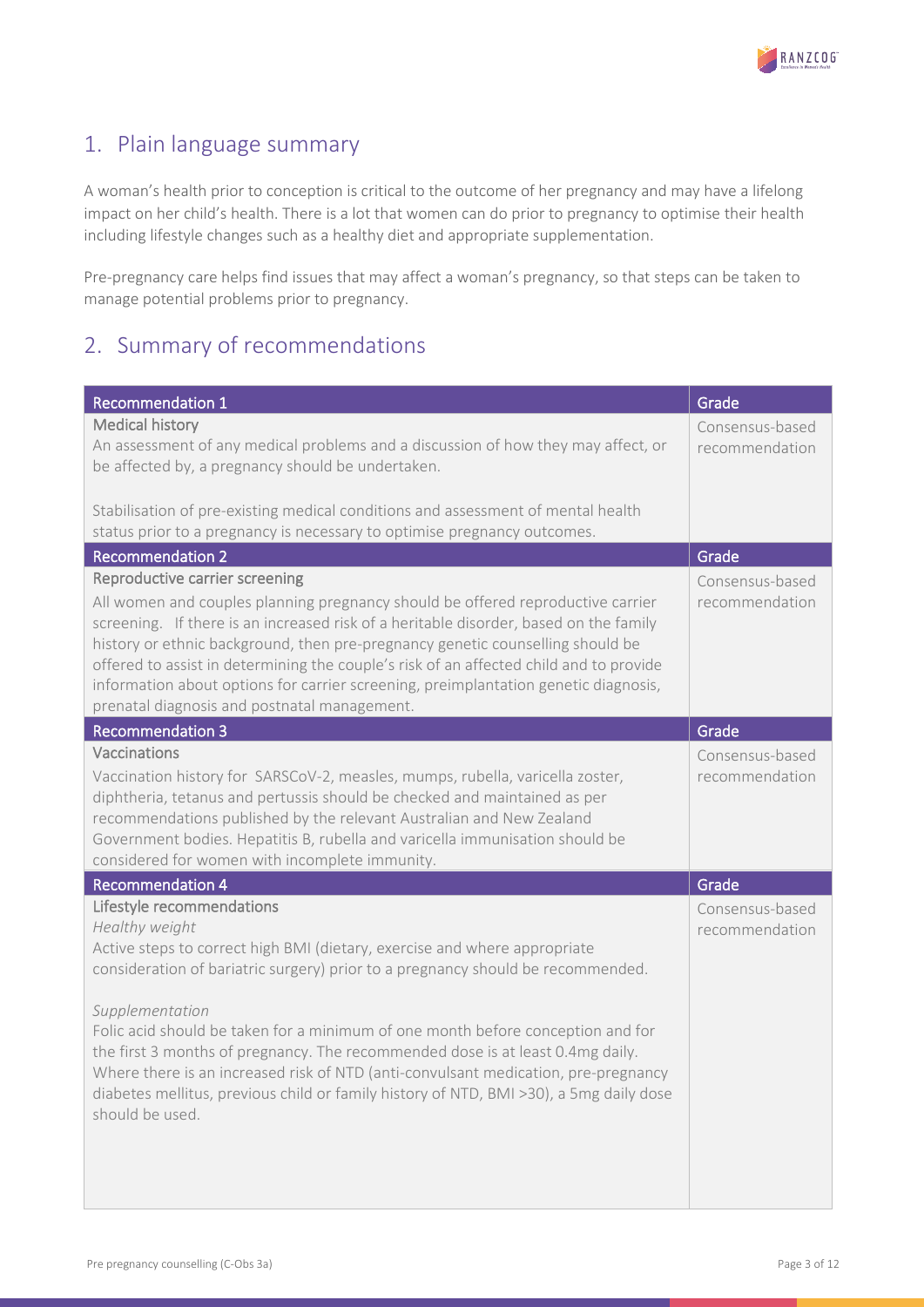

*Substance use* Counselling and pharmacotherapy should be considered for either or both parents when relevant. Advice to women that there is no known safe level of alcohol consumption during pregnancy is appropriate.

### <span id="page-3-0"></span>3. Introduction

All women planning a pregnancy are advised to consult their General Practitioner with a view to:

- 1. Detecting and assessing any specific health problems in the woman or her partner that may be relevant, so that these can be appropriately managed prior to the pregnancy.
- 2. Obtaining advice about optimising personal health care and lifestyle with pregnancy in mind.

Other health care professionals (such as obstetricians, infertility specialists, and midwives), may also be presented with a valuable opportunity to assess and counsel a woman prior to a planned pregnancy.

### <span id="page-3-1"></span>4. Discussion and recommendations

#### <span id="page-3-2"></span>4.1 Clinical assessment

Most important is a detailed medical history and clinical examination. The clinical examination should include blood pressure, body mass index (BMI), auscultation of heart sounds, and where relevant breast examination and cervical screening test.

#### <span id="page-3-3"></span>4.2 Medical history

An assessment of any medical problems and a discussion of how they may affect, or be affected by, a pregnancy should be undertaken.

Stabilisation of pre-existing medical conditions and assessment of mental health status prior to a pregnancy is necessary to optimise pregnancy outcomes. Where serious medical conditions are known to exist, multidisciplinary pre-pregnancy planning should be undertaken.

Women at increased risk for specific medical conditions (eg. thyroid disease, nutritional or vitamin D deficiency, diabetes, hyperlipidaemia, thromboembolism) should be tested and managed appropriately before conception.

#### <span id="page-3-4"></span>4.3 Genetic/Family history

Pre-pregnancy screening for inheritable genetic conditions is preferable to antenatal screening as this provides more options for carrier couples.

All women and couples contemplating pregnancy should be offered reproductive carrier screening (RCS) if this has not already been undertaken. If there is an increased risk of a heritable condition based on the family history or ethnic background then pre-pregnancy genetic counselling should be offered to determine the couple's risk of an affected child and to provide information about options for specific carrier screening, preimplantation genetic diagnosis, prenatal diagnosis and postnatal management.

Refer to College Statement Prenatal screening and diagnosis of chromosomal and genetic conditions in the fetus in pregnancy (C-Obs 59)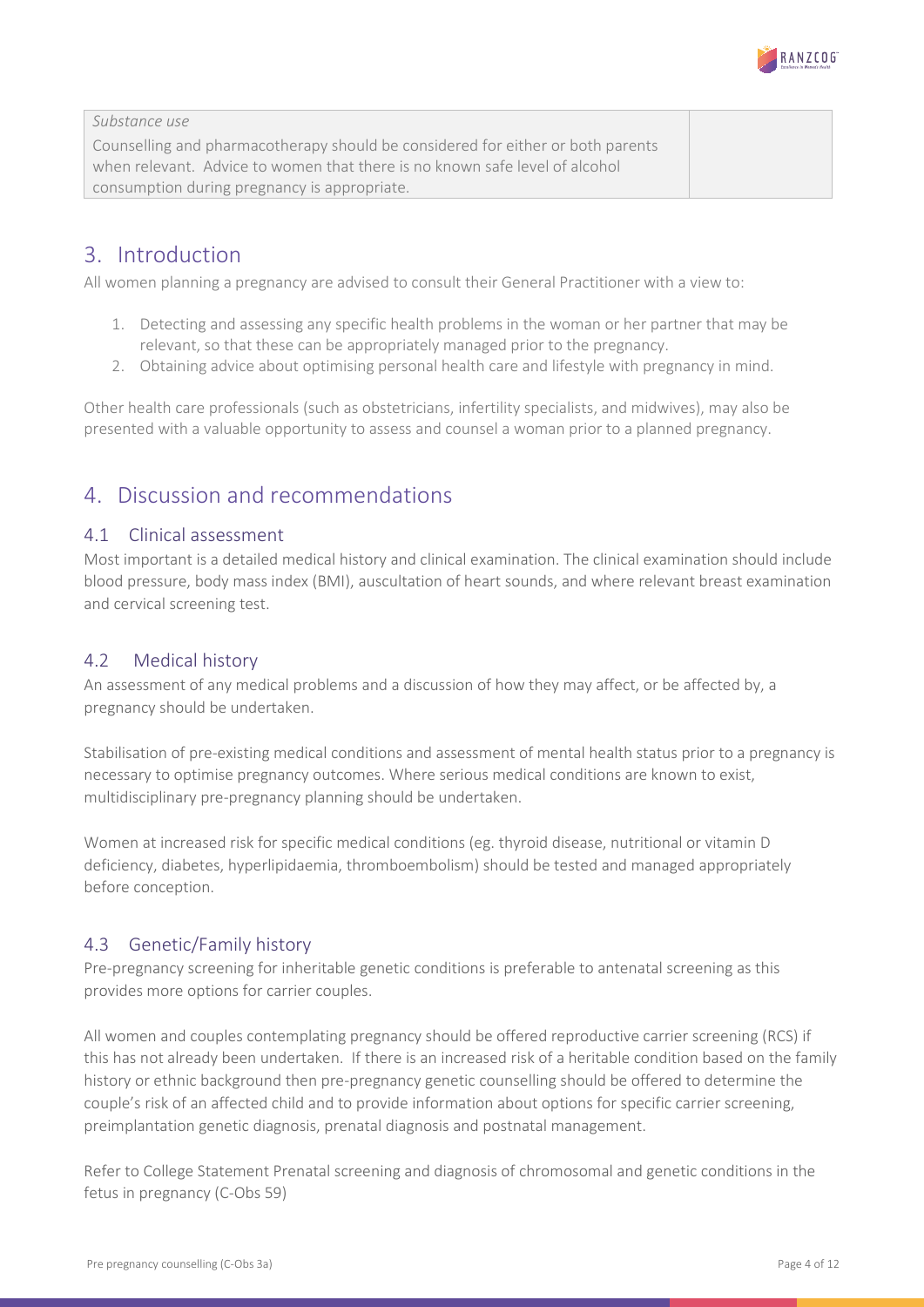

#### <span id="page-4-0"></span>4.4 Medication use

It is important to review all current medications including over the counter medicines, with regard to their appropriateness and teratogenic potential. Consideration may need to be given to changing medication prior to a pregnancy with a view to achieving the dual objectives of optimising disease control while minimising teratogenic risk.

#### <span id="page-4-1"></span>4.5 Vaccinations

All women considering a pregnancy should be aware of their vaccination status and, if uncertain, liaise with their general practitioner. Vaccination history for SARSCov-2, measles, mumps, rubella, varicella zoster, diphtheria, tetanus and pertussis should be checked and maintained as per recommendations published by the relevant Australian and New Zealand Government bodies. Hepatitis B, rubella and varicella immunisation should be considered for women with incomplete immunity. Pregnant women should be immunised against influenza. dTpa vaccine for Pertussis is recommended as a single dose during the third trimester of each pregnancy. The optimal time for vaccination is early in the third trimester between 28 and 32 weeks but the vaccine can be administered from 20 weeks onwards. $\frac{1}{2}$ 

#### <span id="page-4-2"></span>4.6 Lifestyle recommendations

#### <span id="page-4-3"></span>4.6.1 Healthy weight/nutrition/exercise

A healthy, well balanced diet is strongly recommended before, during and after pregnancy.<sup>1,2</sup> Discussion regarding weight management is appropriate with counselling against being over or underweight. High BMI (>30) is now one of the commonest and most important risk factors for infertility and adverse pregnancy outcomes. Such risks can manifest even before conception and implantation. High BMI has been shown to affect the health of the human oocyte and the quality of the early embryo.  $3.4$  High BMI has an adverse impact on the rates of miscarriage, stillbirth and fetal abnormality. Further, a high BMI exposes the mother to an increased risk of many pregnancy and anaesthetic complications. There is also increasing recognition of the intergenerational effects of maternal obesity that may manifest during childhood with obesity and/or later on in adult life with increased risk of metabolic disease. Active steps to correct obesity (dietary, exercise and where appropriate consideration of bariatric surgery) prior to a pregnancy are worthwhile.

A recommendation for moderate intensity exercise and assessment of any nutritional deficiencies is appropriate. Excessive caffeine consumption (>300mg/day; equivalent to 3-4 cups of brewed coffee/day) should be avoided.  $\frac{5}{2}$ 

Refer to RANZCOG statement on Obesity in Pregnancy (C-Obs 49)

#### <span id="page-4-4"></span>4.6.2 Folic acid and iodine supplementation

It is recommended that folic acid should be taken for a minimum of one month before conception and for the first 3 months of pregnancy. The recommended dose of folic acid is at least 0.4mg daily to aid the prevention of neural tube defects (NTD). Where there is an increased risk of NTD (anti-convulsant medication, prepregnancy diabetes mellitus, previous child or family history of NTD, BMI >30), a 5mg daily dose should be used.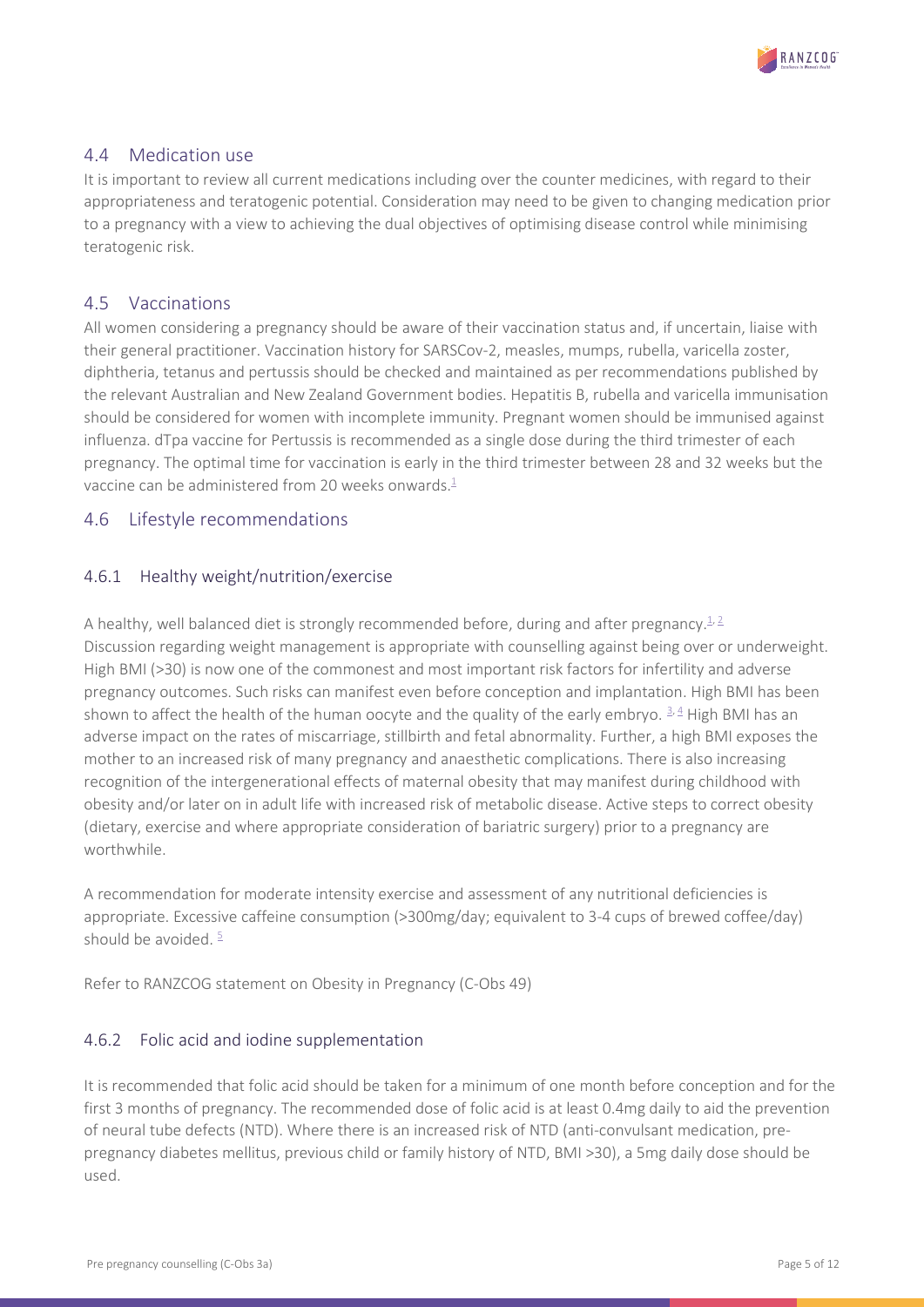

The NHMRC recommends women should start a dietary supplementation of 150mcg of iodine prior to a planned pregnancy or as soon as possible after finding out they are pregnant.<sup>6</sup>

The NZ Ministry of Health recommends women should start dietary supplementation of folic acid when planning a pregnancy (ideally for at least four weeks before conception and 12 weeks after conception). The dose of folic acid should either be a low dose of 800 mcg per day, or a high dose of 5 mg per day, depending on the perceived risk of having a NTD affected pregnancy.<sup>7</sup>

#### <span id="page-5-0"></span>4.6.3 Smoking, alcohol and substance use

Cigarette smoking, alcohol consumption and substance use during pregnancy can have serious fetal and neonatal consequences and should be stopped before conception. Paternal tobacco smoking pre-conception has been associated with sperm DNA damage and increased risk of malignancy in their children.  $8-12$ 

Counselling and pharmacotherapy should be considered for either or both parents when relevant. Advice to women that there is no known safe level of alcohol consumption during pregnancy is appropriate.

#### <span id="page-5-1"></span>4.6.4 Travel and environmental risks

Couples planning pregnancy should consider any environmental risks when travelling.

Steps should be taken to reduce the chance of infection at the time of conception and during the remainder of the pregnancy by:

- i. Avoiding travel to affected areas while attempting conception
- ii. For advice on considerations while traveling overseas please refer to DFAT website

#### <span id="page-5-2"></span>4.7 Healthy environment

Assessment of the risk of exposure to toxins or radiation in the household, work place or at recreational activity and discussion to minimise the exposure is worthwhile.

#### <span id="page-5-3"></span>4.8 Investigations

Further assessment should be guided by the findings on history and examination.

Patients should receive advice with respect to where and when to attend in early pregnancy and may wish to have their options of antenatal care discussed.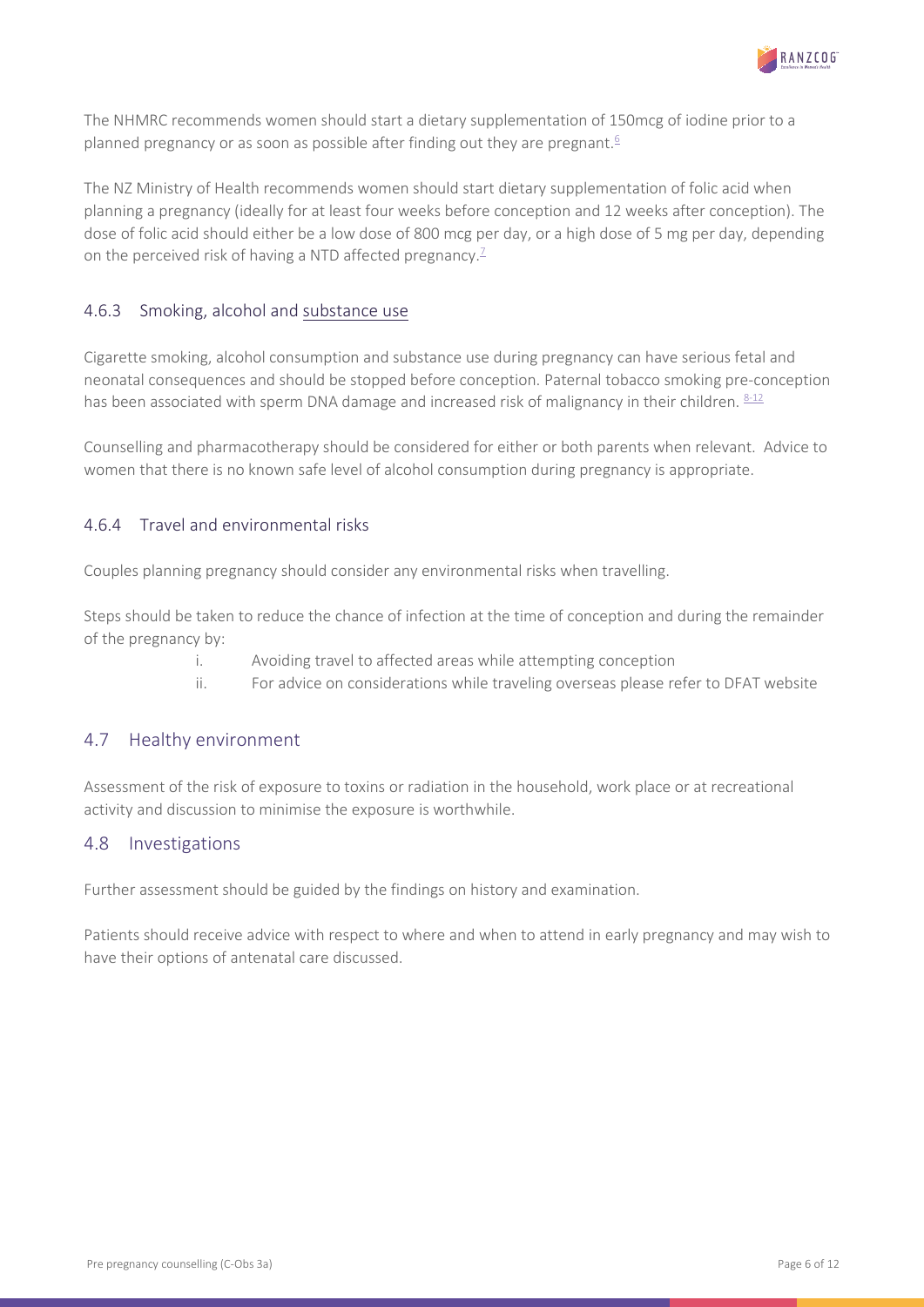

### <span id="page-6-0"></span>*5.* References

<span id="page-6-2"></span>1. Women's and Children's Health Network GoSA. Nutrition for Pregnancy and Breastfeeding 2014. Available from: [https://www.wch.sa.gov.au/patients-visitors/women/care-and-support/nutrition-for](https://www.wch.sa.gov.au/patients-visitors/women/care-and-support/nutrition-for-women/nutrition-resources-for-women#pregnancy-and-breastfeeding)[women/nutrition-resources-for-women#pregnancy-and-breastfeeding.](https://www.wch.sa.gov.au/patients-visitors/women/care-and-support/nutrition-for-women/nutrition-resources-for-women#pregnancy-and-breastfeeding)

<span id="page-6-3"></span>2. NZ Ministry of Health. Food and Nutrition Guidelines for Healthy Pregnant and Breastfeeding Women: A background paper2008. Available from: [http://www.health.govt.nz/publication/food-and-nutrition](http://www.health.govt.nz/publication/food-and-nutrition-guidelines-healthy-pregnant-and-breastfeeding-women-background-paper)[guidelines-healthy-pregnant-and-breastfeeding-women-background-paper.](http://www.health.govt.nz/publication/food-and-nutrition-guidelines-healthy-pregnant-and-breastfeeding-women-background-paper)

<span id="page-6-4"></span>3. Wu LL, Norman RJ, Robker RL. The impact of obesity on oocytes: evidence for lipotoxicity mechanisms, Reprod Fertil Dev. 2011;24(1):29-34.

<span id="page-6-5"></span>4. Robker RL. Evidence that obesity alters the quality of oocytes and embryos, Pathophysiology. 2008;15(2):115-21.

<span id="page-6-6"></span>5. Lassi ZS, Imam AM, Dean SV, Bhutta ZA. Preconception care: caffeine, smoking, alcohol, drugs and other environmental chemical/radiation exposure, Reprod Health. 2014;11 Suppl 3:S6.

<span id="page-6-7"></span>6. National Health and Medical Research Council. Iodine supplementation for Pregnant and Breastfeeding Women: Public statement. 2010.

<span id="page-6-8"></span>7. New Zealand Ministry of Health. Folate/folic acid. Oct 2013. Available from:

<span id="page-6-9"></span>[http://www.health.govt.nz/our-work/preventative-health-wellness/nutrition/folate-folic-acid#preganancy.](http://www.health.govt.nz/our-work/preventative-health-wellness/nutrition/folate-folic-acid#preganancy) 8. Ji BT, Shu XO, Linet MS, Zheng W, Wacholder S, Gao YT, et al. Paternal cigarette smoking and the risk of childhood cancer among offspring of nonsmoking mothers, J Natl Cancer Inst. 1997;89(3):238-44.

9. Chang JS, Selvin S, Metayer C, Crouse V, Golembesky A, Buffler PA. Parental smoking and the risk of childhood leukemia, Am J Epidemiol. 2006;163(12):1091-100.

10. Rudant J, Menegaux F, Leverger G, Baruchel A, Lambilliotte A, Bertrand Y, et al. Childhood hematopoietic malignancies and parental use of tobacco and alcohol: the ESCALE study (SFCE), Cancer Causes Control. 2008;19(10):1277-90.

11. Huncharek M, Kupelnick B, Klassen H. Paternal smoking during pregnancy and the risk of childhood brain tumors: results of a meta-analysis, In Vivo. 2001;15(6):535-41.

12. Sorahan T, Lancashire RJ, Hulten MA, Peck I, Stewart AM. Childhood cancer and parental use of tobacco: deaths from 1953 to 1955, Br J Cancer. 1997;75(1):134-8.

<span id="page-6-10"></span>13. National Health and Medical Research Council. NHMRC additional levels of evidence and grades for recommendations for developers of guidelines. Canberra2009.

### <span id="page-6-1"></span>6. Other suggested reading

Routine antenatal assessment in the absence of pregnancy complications (C-Obs 03b)

[https://ranzcog.edu.au/RANZCOG\\_SITE/media/RANZCOG-](https://ranzcog.edu.au/RANZCOG_SITE/media/RANZCOG-MEDIA/Women%27s%20Health/Statement%20and%20guidelines/Clinical-Obstetrics/Routine-antenatal-assessment-in-the-absence-of-pregnancy-complications-(C-Obs-3b)_2.pdf?ext=.pdf%20)

[MEDIA/Women%27s%20Health/Statement%20and%20guidelines/Clinical-Obstetrics/Routine-antenatal-](https://ranzcog.edu.au/RANZCOG_SITE/media/RANZCOG-MEDIA/Women%27s%20Health/Statement%20and%20guidelines/Clinical-Obstetrics/Routine-antenatal-assessment-in-the-absence-of-pregnancy-complications-(C-Obs-3b)_2.pdf?ext=.pdf%20)

[assessment-in-the-absence-of-pregnancy-complications-\(C-Obs-3b\)\\_2.pdf?ext=.pdf](https://ranzcog.edu.au/RANZCOG_SITE/media/RANZCOG-MEDIA/Women%27s%20Health/Statement%20and%20guidelines/Clinical-Obstetrics/Routine-antenatal-assessment-in-the-absence-of-pregnancy-complications-(C-Obs-3b)_2.pdf?ext=.pdf%20)

Vitamin and mineral supplementation in pregnancy (C-Obs 25)

[https://ranzcog.edu.au/RANZCOG\\_SITE/media/RANZCOG-](https://ranzcog.edu.au/RANZCOG_SITE/media/RANZCOG-MEDIA/Women%27s%20Health/Statement%20and%20guidelines/Clinical-Obstetrics/Vitamin-and-mineral-supplementation-in-pregnancy-(C-Obs-25).pdf?ext=.pdf)

[MEDIA/Women%27s%20Health/Statement%20and%20guidelines/Clinical-Obstetrics/Vitamin-and-mineral-](https://ranzcog.edu.au/RANZCOG_SITE/media/RANZCOG-MEDIA/Women%27s%20Health/Statement%20and%20guidelines/Clinical-Obstetrics/Vitamin-and-mineral-supplementation-in-pregnancy-(C-Obs-25).pdf?ext=.pdf)

[supplementation-in-pregnancy-\(C-Obs-25\).pdf?ext=.pdf](https://ranzcog.edu.au/RANZCOG_SITE/media/RANZCOG-MEDIA/Women%27s%20Health/Statement%20and%20guidelines/Clinical-Obstetrics/Vitamin-and-mineral-supplementation-in-pregnancy-(C-Obs-25).pdf?ext=.pdf)

Pre-pregnancy and pregnancy related vaccinations (C-Obs 44)

[https://ranzcog.edu.au/RANZCOG\\_SITE/media/RANZCOG-](https://ranzcog.edu.au/RANZCOG_SITE/media/RANZCOG-MEDIA/Women%27s%20Health/Statement%20and%20guidelines/Clinical-Obstetrics/Pre-pregnancy-and-Pregnancy-Related-Vaccinations-(C-Obs-44)_1.pdf?ext=.pdf%20)

[MEDIA/Women%27s%20Health/Statement%20and%20guidelines/Clinical-Obstetrics/Pre-pregnancy-and-](https://ranzcog.edu.au/RANZCOG_SITE/media/RANZCOG-MEDIA/Women%27s%20Health/Statement%20and%20guidelines/Clinical-Obstetrics/Pre-pregnancy-and-Pregnancy-Related-Vaccinations-(C-Obs-44)_1.pdf?ext=.pdf%20)[Pregnancy-Related-Vaccinations-\(C-Obs-44\)\\_1.pdf?ext=.pdf](https://ranzcog.edu.au/RANZCOG_SITE/media/RANZCOG-MEDIA/Women%27s%20Health/Statement%20and%20guidelines/Clinical-Obstetrics/Pre-pregnancy-and-Pregnancy-Related-Vaccinations-(C-Obs-44)_1.pdf?ext=.pdf%20)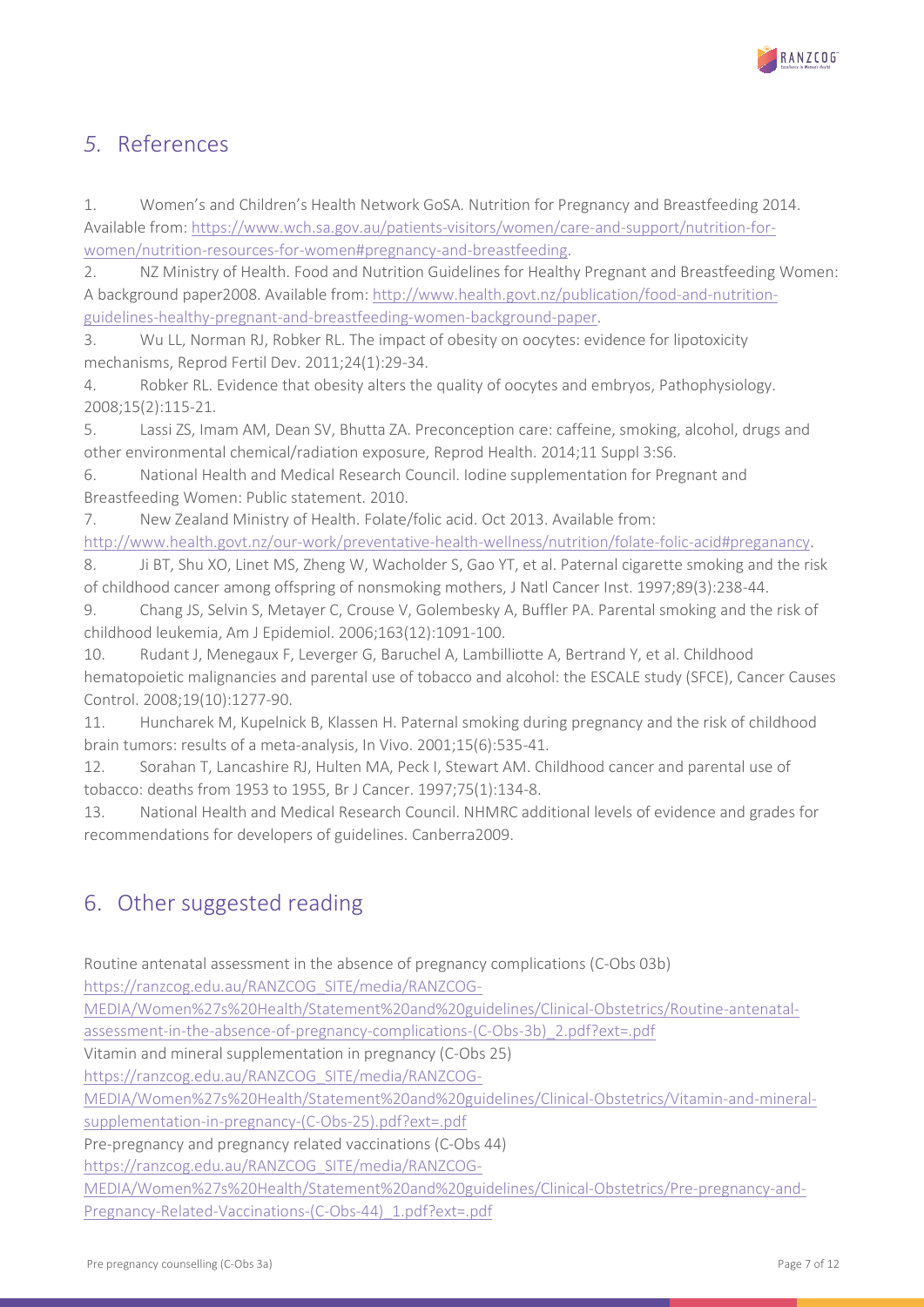

Influenza vaccination during pregnancy (C-Obs 45)

[https://ranzcog.edu.au/RANZCOG\\_SITE/media/RANZCOG-](https://ranzcog.edu.au/RANZCOG_SITE/media/RANZCOG-MEDIA/Women%27s%20Health/Statement%20and%20guidelines/Clinical-Obstetrics/Influenza-vaccination-in-pregnancy-(C-Obs-45)-Review-March-2017.pdf?ext=.pdf%20)

[MEDIA/Women%27s%20Health/Statement%20and%20guidelines/Clinical-Obstetrics/Influenza-vaccination-in-](https://ranzcog.edu.au/RANZCOG_SITE/media/RANZCOG-MEDIA/Women%27s%20Health/Statement%20and%20guidelines/Clinical-Obstetrics/Influenza-vaccination-in-pregnancy-(C-Obs-45)-Review-March-2017.pdf?ext=.pdf%20)

[pregnancy-\(C-Obs-45\)-Review-March-2017.pdf?ext=.pdf](https://ranzcog.edu.au/RANZCOG_SITE/media/RANZCOG-MEDIA/Women%27s%20Health/Statement%20and%20guidelines/Clinical-Obstetrics/Influenza-vaccination-in-pregnancy-(C-Obs-45)-Review-March-2017.pdf?ext=.pdf%20)

Testing of serum TSH levels in pregnant women (C-Obs 46)

[https://www.ranzcog.edu.au/RANZCOG\\_SITE/media/RANZCOG-](https://www.ranzcog.edu.au/RANZCOG_SITE/media/RANZCOG-MEDIA/Women%27s%20Health/Statement%20and%20guidelines/Clinical-Obstetrics/Testing-for-hypothyroidism-during-pregnancy-with-serum-TSH-(C-Obs-46)-Review-July-2015.pdf?ext=.pdf)

[MEDIA/Women%27s%20Health/Statement%20and%20guidelines/Clinical-Obstetrics/Testing-for-](https://www.ranzcog.edu.au/RANZCOG_SITE/media/RANZCOG-MEDIA/Women%27s%20Health/Statement%20and%20guidelines/Clinical-Obstetrics/Testing-for-hypothyroidism-during-pregnancy-with-serum-TSH-(C-Obs-46)-Review-July-2015.pdf?ext=.pdf)

[hypothyroidism-during-pregnancy-with-serum-TSH-\(C-Obs-46\)-Review-July-2015.pdf?ext=.pdf](https://www.ranzcog.edu.au/RANZCOG_SITE/media/RANZCOG-MEDIA/Women%27s%20Health/Statement%20and%20guidelines/Clinical-Obstetrics/Testing-for-hypothyroidism-during-pregnancy-with-serum-TSH-(C-Obs-46)-Review-July-2015.pdf?ext=.pdf)

[Management of](http://www.ranzcog.edu.au/doc/management-of-obesity-in-pregnancy.html) obesity in pregnancy (C-Obs 49)

[https://ranzcog.edu.au/RANZCOG\\_SITE/media/RANZCOG-](https://ranzcog.edu.au/RANZCOG_SITE/media/RANZCOG-MEDIA/Women%27s%20Health/Statement%20and%20guidelines/Clinical-Obstetrics/Management-of-obesity-(C-Obs-49)-Review-March-2017.pdf?ext=.pdf)

[MEDIA/Women%27s%20Health/Statement%20and%20guidelines/Clinical-Obstetrics/Management-of-](https://ranzcog.edu.au/RANZCOG_SITE/media/RANZCOG-MEDIA/Women%27s%20Health/Statement%20and%20guidelines/Clinical-Obstetrics/Management-of-obesity-(C-Obs-49)-Review-March-2017.pdf?ext=.pdf)

[obesity-\(C-Obs-49\)-Review-March-2017.pdf?ext=.pdf](https://ranzcog.edu.au/RANZCOG_SITE/media/RANZCOG-MEDIA/Women%27s%20Health/Statement%20and%20guidelines/Clinical-Obstetrics/Management-of-obesity-(C-Obs-49)-Review-March-2017.pdf?ext=.pdf)

Women and smoking (C-Gen 53)

[https://ranzcog.edu.au/RANZCOG\\_SITE/media/RANZCOG-](https://ranzcog.edu.au/RANZCOG_SITE/media/RANZCOG-MEDIA/Women%27s%20Health/Statement%20and%20guidelines/Clinical-Obstetrics/Smoking-and-pregnancy-(C-Obs-53).pdf?ext=.pdf)

[MEDIA/Women%27s%20Health/Statement%20and%20guidelines/Clinical-Obstetrics/Smoking-and-](https://ranzcog.edu.au/RANZCOG_SITE/media/RANZCOG-MEDIA/Women%27s%20Health/Statement%20and%20guidelines/Clinical-Obstetrics/Smoking-and-pregnancy-(C-Obs-53).pdf?ext=.pdf)

[pregnancy-\(C-Obs-53\).pdf?ext=.pdf](https://ranzcog.edu.au/RANZCOG_SITE/media/RANZCOG-MEDIA/Women%27s%20Health/Statement%20and%20guidelines/Clinical-Obstetrics/Smoking-and-pregnancy-(C-Obs-53).pdf?ext=.pdf)

Evidence-based medicine, obstetrics and gynaecology (C-Gen 15)

[https://ranzcog.edu.au/RANZCOG\\_SITE/media/RANZCOG-](https://ranzcog.edu.au/RANZCOG_SITE/media/RANZCOG-MEDIA/Women%27s%20Health/Statement%20and%20guidelines/Clinical%20-%20General/Evidence-based-medicine,-Obstetrics-and-Gynaecology-(C-Gen-15)-Review-March-2016.pdf?ext=.pdf)

[MEDIA/Women%27s%20Health/Statement%20and%20guidelines/Clinical%20-%20General/Evidence-based](https://ranzcog.edu.au/RANZCOG_SITE/media/RANZCOG-MEDIA/Women%27s%20Health/Statement%20and%20guidelines/Clinical%20-%20General/Evidence-based-medicine,-Obstetrics-and-Gynaecology-(C-Gen-15)-Review-March-2016.pdf?ext=.pdf)[medicine,-Obstetrics-and-Gynaecology-\(C-Gen-15\)-Review-March-2016.pdf?ext=.pdf](https://ranzcog.edu.au/RANZCOG_SITE/media/RANZCOG-MEDIA/Women%27s%20Health/Statement%20and%20guidelines/Clinical%20-%20General/Evidence-based-medicine,-Obstetrics-and-Gynaecology-(C-Gen-15)-Review-March-2016.pdf?ext=.pdf)

### <span id="page-7-0"></span>7. Patient information

A range of RANZCOG Patient Information Pamphlets can be ordered via: <https://www.ranzcog.edu.au/Womens-Health/Patient-Information-Guides/Patient-Information-Pamphlets>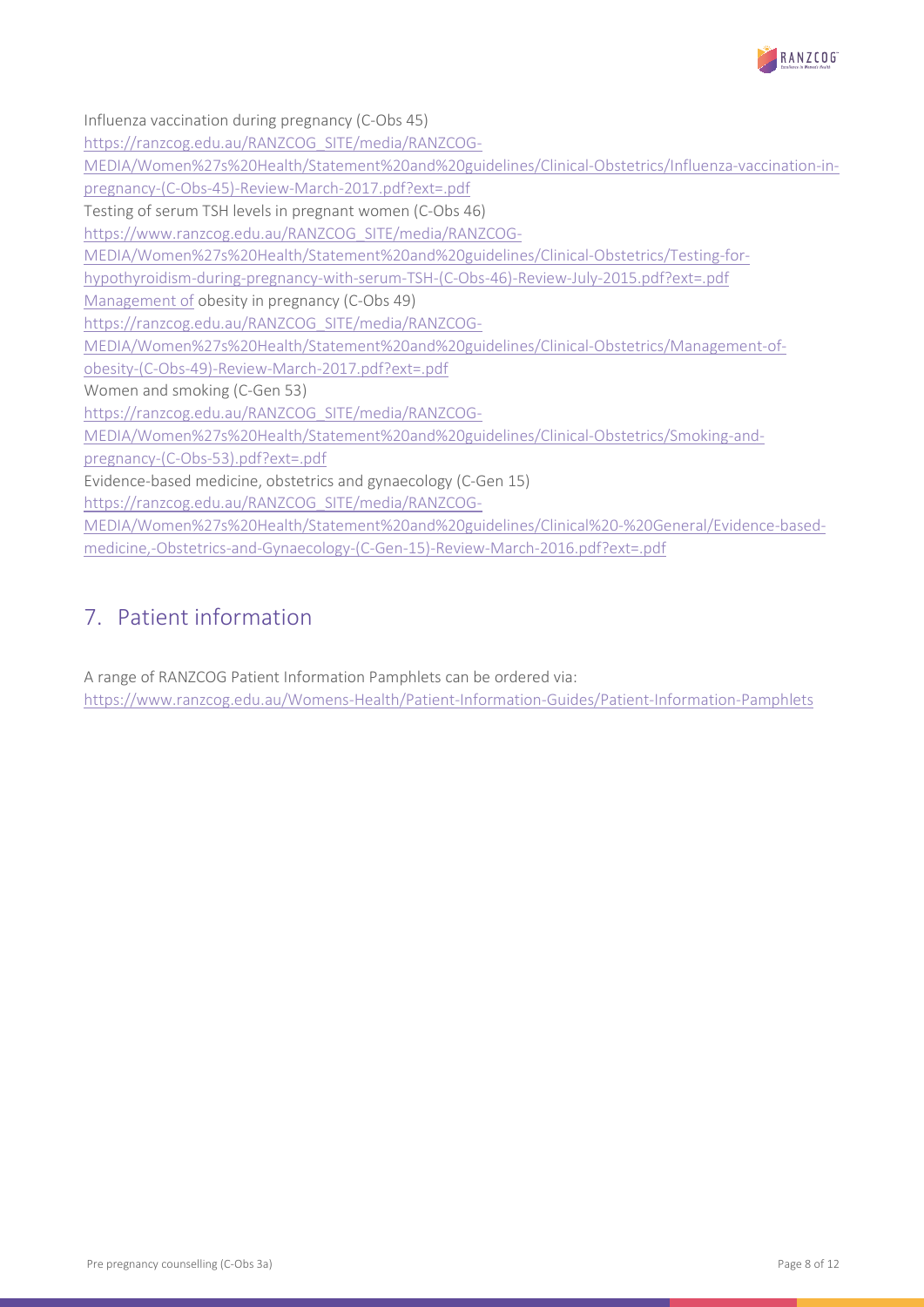

#### Appendices

#### <span id="page-8-0"></span>Appendix A Women's Health Committee Membership

| <b>Name</b>                       | <b>Position on Committee</b>          |
|-----------------------------------|---------------------------------------|
| Professor Yee Leung               | Chair and Board Member                |
| Dr Gillian Gibson                 | Deputy Chair, Gynaecology             |
| Dr Scott White                    | Deputy Chair, Obstetrics and          |
|                                   | Subspecialties Representative         |
| Dr Jared Watts                    | Member and EAC Representative         |
| Dr Kristy Milward                 | Member and Councillor                 |
| Dr Will Milford                   | Member and Councillor                 |
| Dr Frank O'Keeffe                 | Member and Councillor                 |
| <b>Professor Sue Walker</b>       | Member                                |
| Dr Roy Watson                     | Member and Councillor                 |
| Dr Susan Fleming                  | Member and Councillor                 |
| Dr Sue Belgrave                   | Member and Councillor                 |
| Dr Marilyn Clarke                 | ATSI Representative                   |
| Associate Professor Kirsten Black | Member                                |
| Dr Thangeswaran Rudra             | Member                                |
| Dr Nisha Khot                     | Member and SIMG Representative        |
| Dr Judith Gardiner                | Diplomate Representative              |
| Dr Angela Brown                   | Midwifery Representative, Australia   |
| Ms Adrienne Priday                | Midwifery Representative, New Zealand |
| Ms Ann Jorgensen                  | Community Representative              |
| Dr Ashleigh Seiler                | Trainee Representative                |
| Dr Leigh Duncan                   | Maori Representative                  |
| Prof Caroline De Costa            | Co-opted member (ANZJOG member)       |
| Dr Christine Sammartino           | Observer                              |

#### <span id="page-8-1"></span>Appendix B Overview of the development and review process for this statement

#### *i. Steps in developing and updating this statement*

This statement was originally developed in July 1992 and was most recently reviewed in November 2021. The Women's Health Committee carried out the following steps in reviewing this statement:

- Declarations of interest were sought from all members prior to reviewing this statement.
- Structured clinical questions were developed and agreed upon.
- An updated literature search to answer the clinical questions was undertaken.
- At the September 2021 teleconference, the existing consensus-based recommendations were reviewed and updated (where appropriate) based on the available body of evidence and clinical expertise. Recommendations were graded as set out below in Appendix B part iii)
- *ii. Declaration of interest process and management*

Declaring interests is essential in order to prevent any potential conflict between the private interests of members, and their duties as part of the Women's Health Committee.

A declaration of interest form specific to guidelines and statements was developed by RANZCOG and approved by the RANZCOG Board in September 2012. The Women's Health Committee members were required to declare their relevant interests in writing on this form prior to participating in the review of this statement.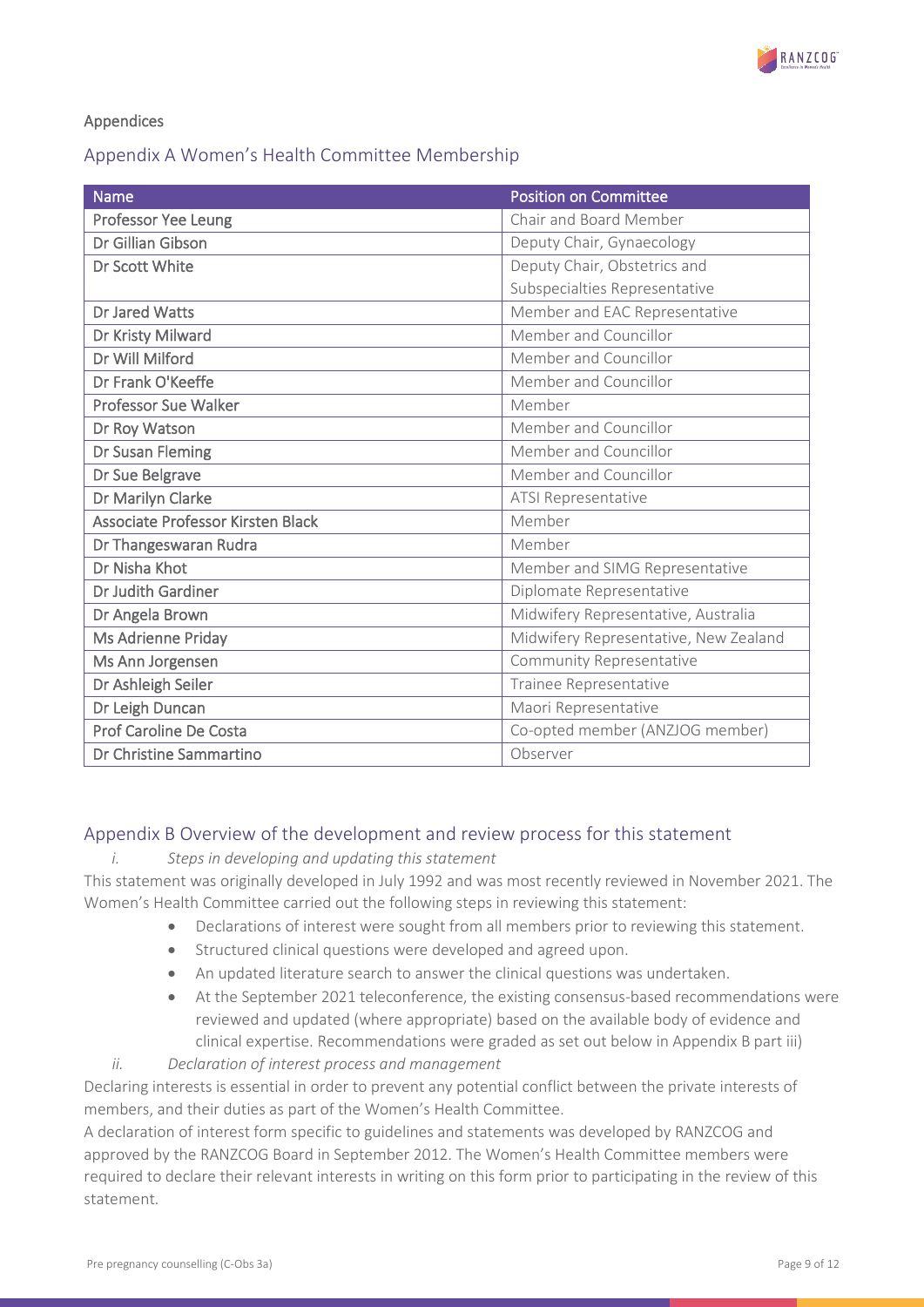

Members were required to update their information as soon as they become aware of any changes to their interests and there was also a standing agenda item at each meeting where declarations of interest were called for and recorded as part of the meeting minutes.

There were no significant real or perceived conflicts of interest that required management during the process of updating this statement.

#### *iii. Grading of recommendations*

Each recommendation in this College statement is given an overall grade as per the table below, based on the National Health and Medical Research Council (NHMRC) Levels of Evidence and Grades of Recommendations for Developers of Guidelines.<sup>13</sup> Where no robust evidence was available but there was sufficient consensus within the Women's Health Committee, consensus-based recommendations were developed or existing ones updated and are identifiable as such. Consensus-based recommendations were agreed to by the entire committee. Good Practice Notes are highlighted throughout and provide practical guidance to facilitate implementation. These were also developed through consensus of the entire committee.

| <b>Recommendation category</b> |              | <b>Description</b>                                   |
|--------------------------------|--------------|------------------------------------------------------|
| Evidence-based                 | А            | Body of evidence can be trusted to guide practice    |
|                                | <sub>B</sub> | Body of evidence can be trusted to guide practice in |
|                                |              | most situations                                      |
|                                | $\subset$    | Body of evidence provides some support for           |
|                                |              | recommendation(s) but care should be taken in its    |
|                                |              | application                                          |
|                                | D            | The body of evidence is weak and the recommendation  |
|                                |              | must be applied with caution                         |
| Consensus-based                |              | Recommendation based on clinical opinion and         |
|                                |              | expertise as insufficient evidence available         |
|                                |              |                                                      |
| <b>Good Practice Note</b>      |              | Practical advice and information based on clinical   |
|                                |              | opinion and expertise                                |
|                                |              |                                                      |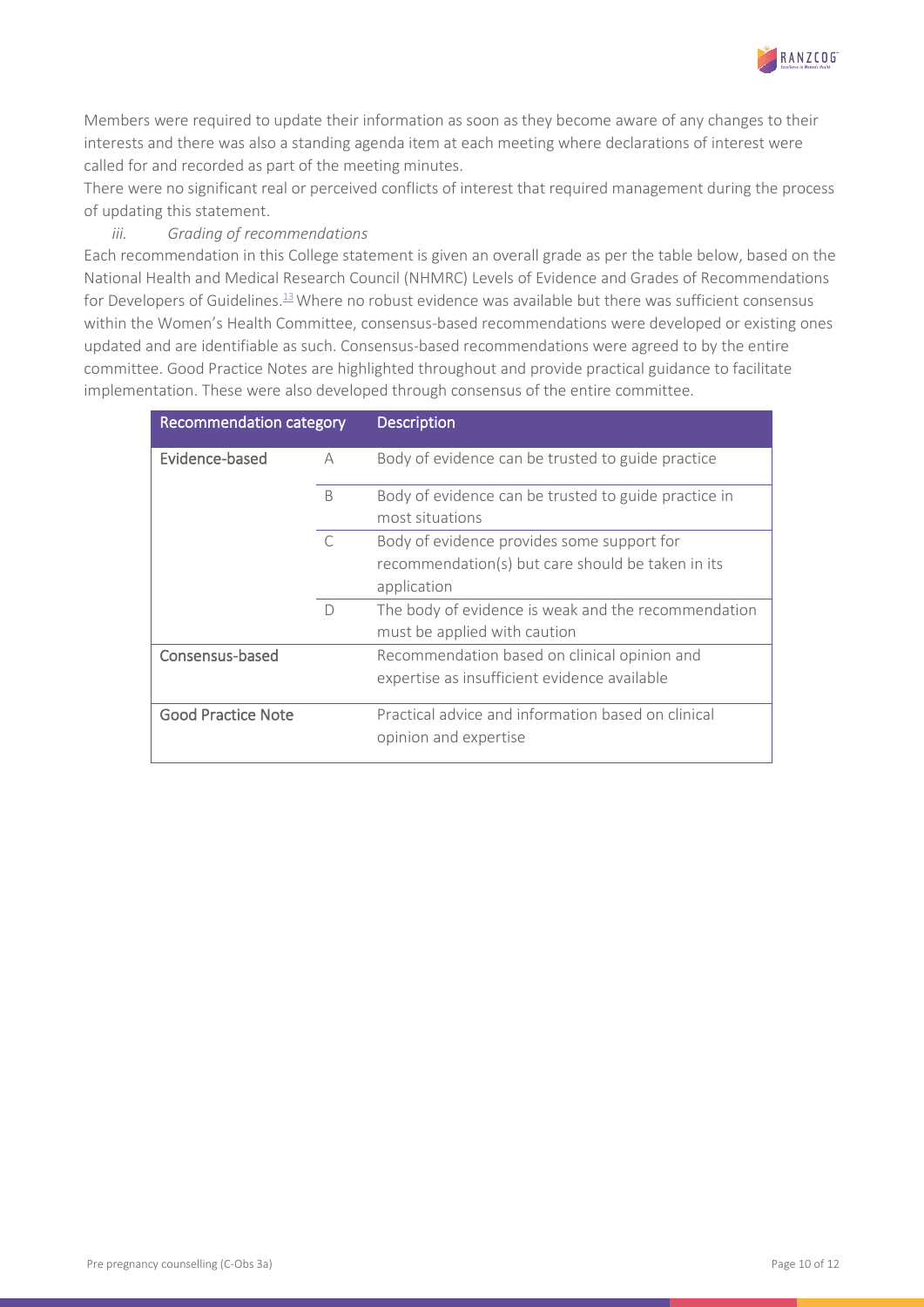

#### <span id="page-10-0"></span>Appendix C Full Disclaimer

#### Purpose

This Statement has been developed to provide general advice to practitioners about women's health issues concerning pre-pregnancy counselling and should not be relied on as a substitute for proper assessment with respect to the particular circumstances of each case and the needs of any person. It is the responsibility of each practitioner to have regard to the particular circumstances of each case. Clinical management should be responsive to the needs of the individual person while providing pre-pregnancy counselling and the particular circumstances of each case.

#### Quality of information

The information available in pre-pregnancy counselling (C-Obs 3a) is intended as a guide and provided for information purposes only. The information is based on the Australian/New Zealand context using the best available evidence and information at the time of preparation. While the Royal Australian and New Zealand College of Obstetricians and Gynaecologists (RANZCOG) had endeavoured to ensure that information is accurate and current at the time of preparation, it takes no responsibility for matters arising from changed circumstances or information or material that may have become subsequently available. The use of this information is entirely at your own risk and responsibility.

For the avoidance of doubt, the materials were not developed for use by patients, and patients must seek medical advice in relation to any treatment. The material includes the views or recommendations of third parties and does not necessarily reflect the views of RANZCOG or indicate a commitment to a particular course of action.

#### Third-party sites

Any information linked in this Statement is provided for the user's convenience and does not constitute an endorsement or a recommendation or indicate a commitment to a particular course of action of this information, material, or content unless specifically stated otherwise. RANZCOG disclaims, to the maximum extent permitted by law any responsibility and all liability (including without limitation, liability in negligence) to you or any third party for inaccurate, out of context, incomplete or unavailable information contained on the third- party website, or for whether the information contained on those websites is suitable for your needs or the needs of any third party for all expenses, losses, damages and costs incurred.

#### Exclusion of liability

The College disclaims, to the maximum extent permitted by law, all responsibility and all liability (including without limitation, liability in negligence) to you or any third party for any loss or damage which may result from your or any third party's use of or reliance of this guideline, including the materials within or referred to throughout this document being in any way inaccurate, out of context, incomplete or unavailable for all expenses, losses, damages, and costs incurred.

#### Exclusion of warranties

To the maximum extent permitted by law, RANZCOG makes no representation, endorsement or warranty of any kind, expressed or implied in relation to the materials within or referred to throughout this guideline being in any way inaccurate, out of context, incomplete or unavailable for all expenses, losses, damages and costs incurred.

These terms and conditions will be constructed according to and are governed by the laws of Victoria, Australia